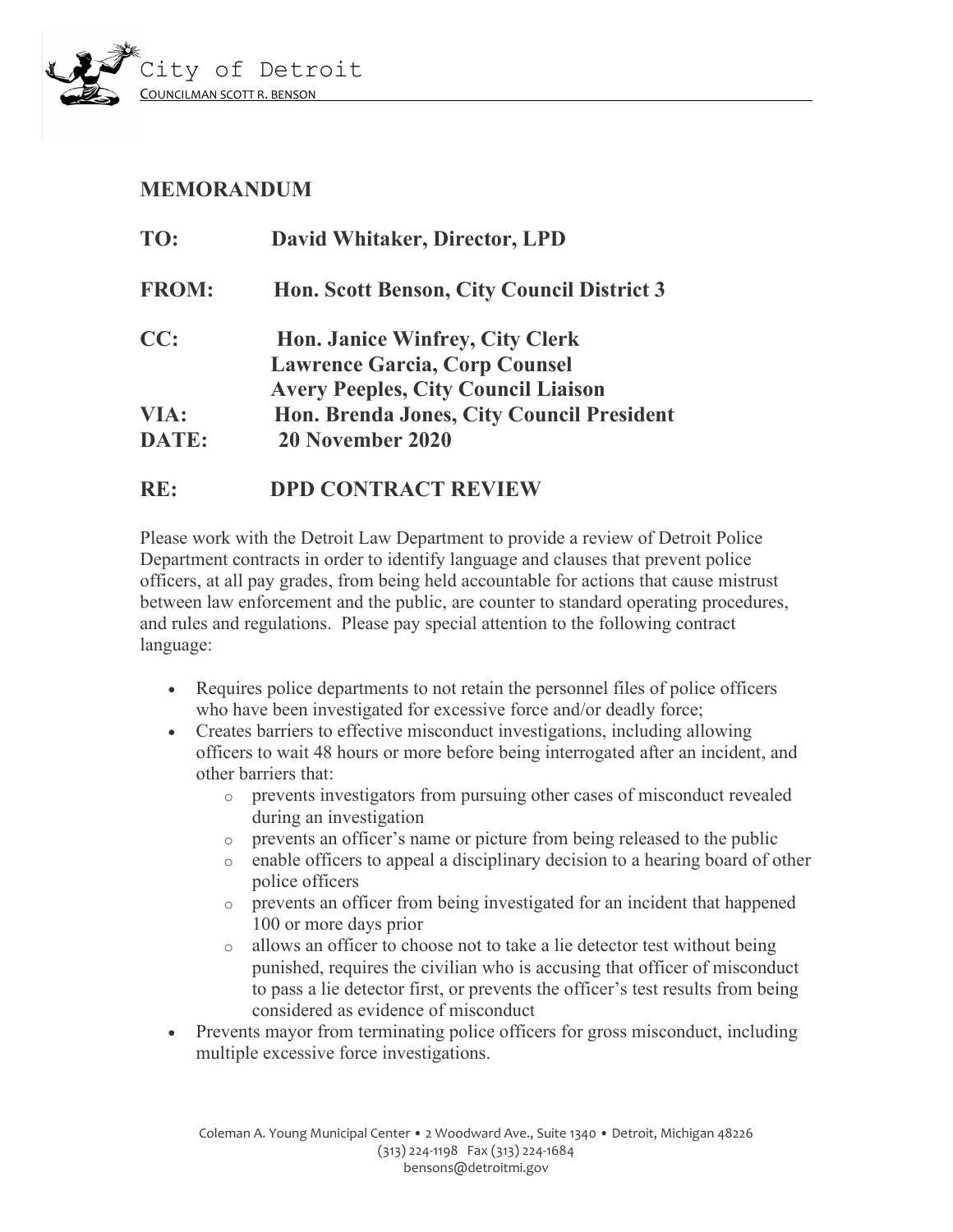

The past year has seen numerous riots across the USA and police misconduct is often the source of the civil unrest. This unrest has cost numerous lives and multi billions of dollars in property damage. Many economists indicate that review of police contracts and implementation of accountability standards could improve community relations and change how police engage with civilians.

Please provide the review of the police contracts, at all pay grades, by 15 December 2020.

If you have any questions do not hesitate to contact my office at, 313-224-1198.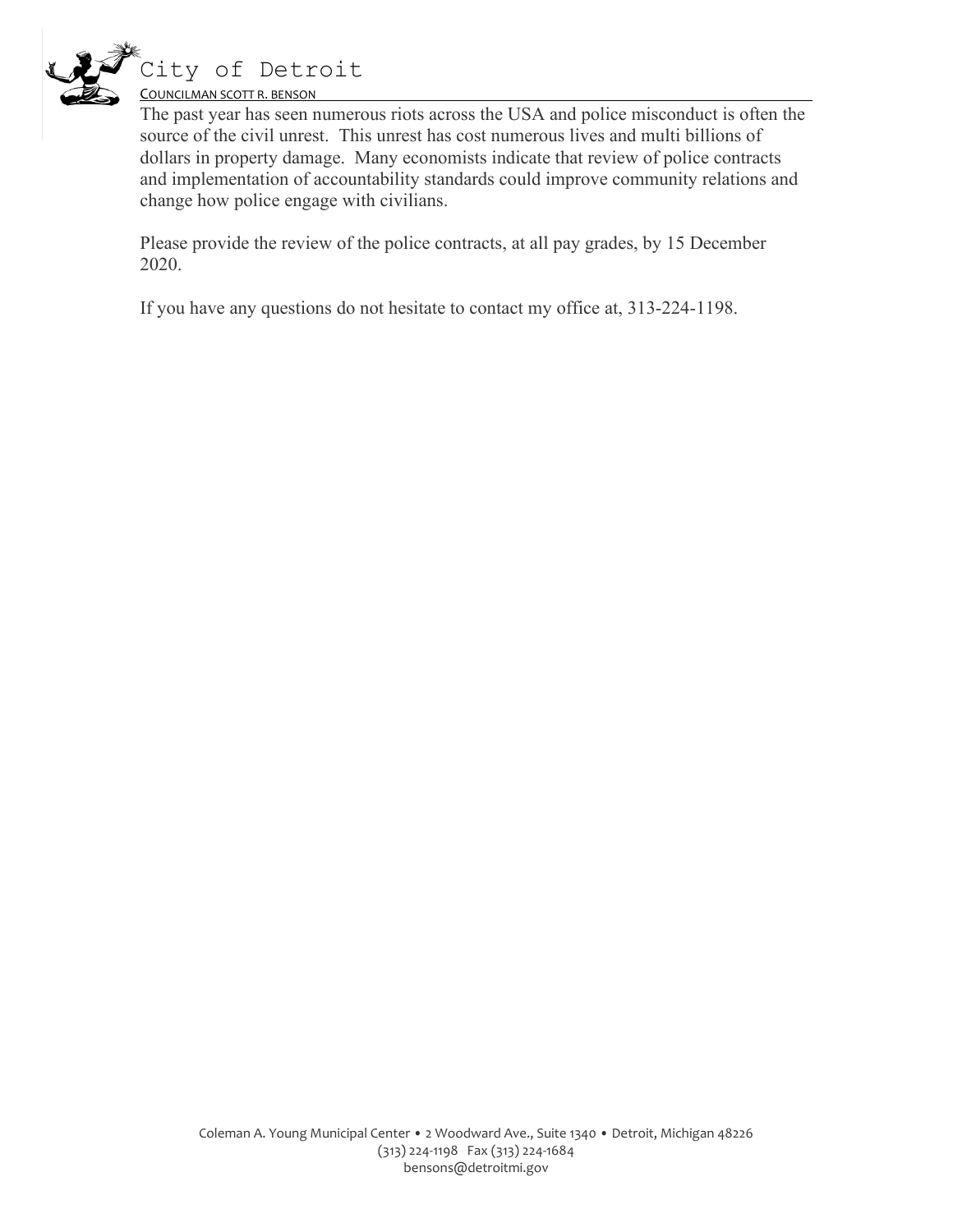

# **MEMORANDUM**

| TO:           | David Whitaker, Director, LPD                                                                           |
|---------------|---------------------------------------------------------------------------------------------------------|
| <b>FROM:</b>  | Hon. Scott Benson, City Council District 3                                                              |
| CC:           | Hon. Janice Winfrey, City Clerk<br>Lawrence Garcia, Corp Counsel<br>Avery Peeples, City Council Liaison |
| VIA:<br>DATE: | Hon. Brenda Jones, City Council President<br>16 February 2021                                           |
|               |                                                                                                         |

#### **RE: DPD CONTRACT ORDINANCES**

Please review the following Washington D.C. ordinance, *The Comprehensive Policing and Justice Reform Emergency Amendment Act of 2020, Subtitle J and Subtitle K*, for the potential of implementing a similar ordinance in Detroit. In your response please advise if the ordinance is legal based upon Michigan, federal and labor laws. Both subtitles, which were approved in Washington D.C. in 2020, improve police accountability by ensuring problem officers are not eligible to be appointed to the Washington D.C. Metropolitan Police Department, and all police discipline records are available for review by management. I have included a link to the suggested ordinances below.

https://static1.squarespace.com/static/55ad38b1e4b0185f0285195f/t/5eef8c83efddc749cfc8c1 06/1592757380129/B23-0774-Amendment1.pdf

Please provide the review of the ordinance by 15 March 2021.

If you have any questions do not hesitate to contact my office at, 313-224-1198.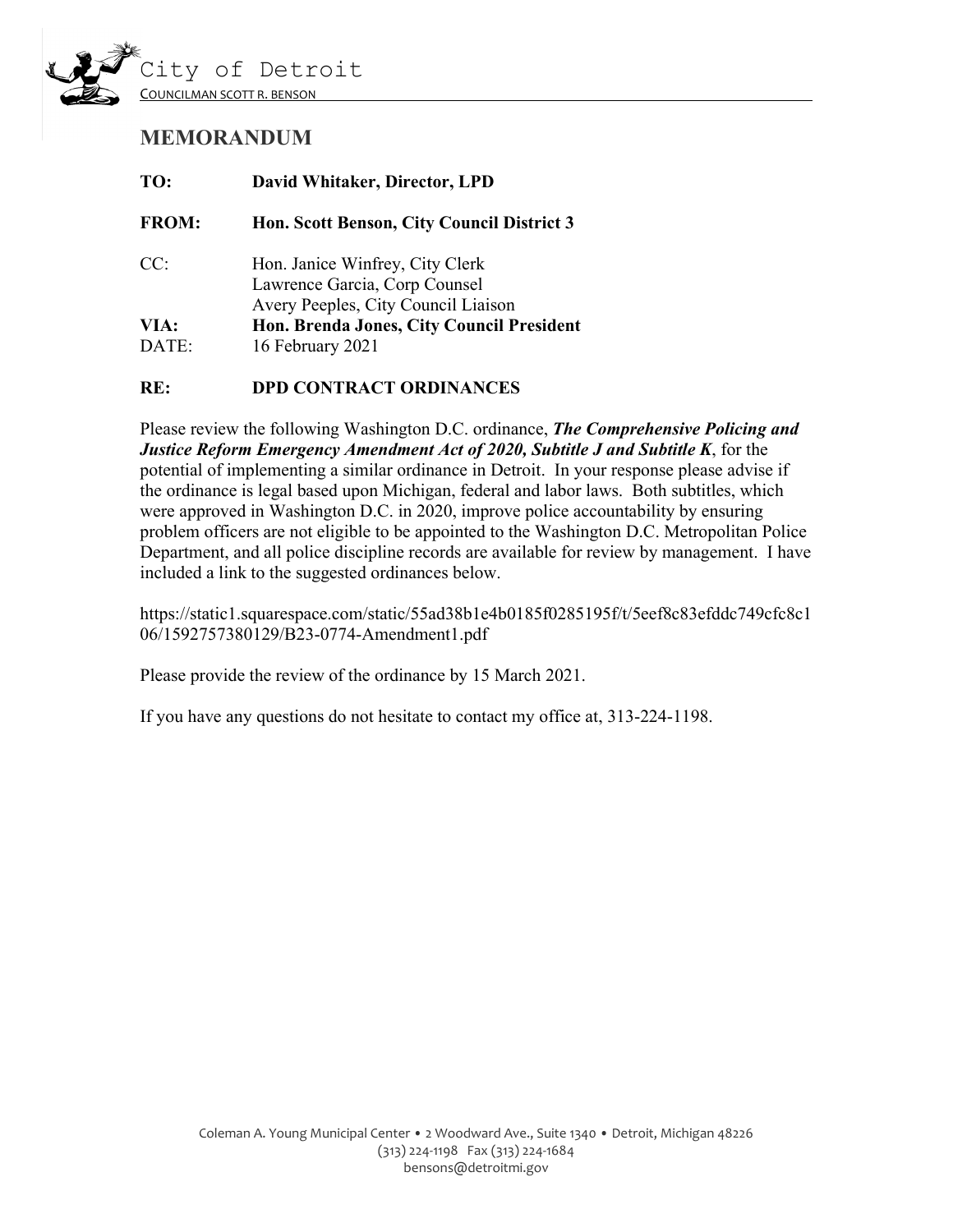**David Whitaker, Esq.** *Director, Legislative Policy Division* **Irvin Corley, Jr.** *Executive Policy Manager* **Marcell R. Todd, Jr.** *Director, City Planning Comission* **Janese Chapman** *Director, Historic Designation Advisory Board Advisory* 

rur **barre**<br>M. Rory Bolger, Ph.D., FAICP **LEGISLATIVE Elizabeth Cabot, Esq. John Alexander LaKisha Barclift, Esq. Megha Bamola Nur Barre Tasha Cowan George Etheridge**

# City of Detroit **CITY COUNCIL**

**LEGISLATIVE POLICY DIVISION** 208 Coleman A. Young Municipal Center Detroit, Michigan 48226 Phone: (313) 224-4946 Fax: (313) 224-4336

**Christopher Gulock, AICP Derrick Headd Marcel Hurt, Esq. Kimani Jeffrey Anne Marie Langan Jamie Murphy Kim Newby Analine Powers, Ph.D. Jennifer Reinhardt Rebecca Savage Sabrina Shockley Thomas Stephens, Esq. David Teeter Theresa Thomas Kathryn L. Underwood, MUP Ashley A. Wilson**

## **PRIVILEGED AND CONFIDENTIAL[1](#page-3-0)**

- TO: The Honorable Detroit City Council
- FROM: David Whitaker, Director Legislative Policy Division Staff
- DATE: January 4, 2021

#### **RE**: **DPD Contract Review**

Council Member Scott Benson asked the Legislative Policy Division (LPD) as well as the City Law Department to "provide a review of Detroit Police Department contracts in order to identify language and clauses that prevent police officers . . . from being held accountable for actions that cause mistrust between law enforcement and the public, are counter to standard operating procedures, and rules and regulations." LPD reviewed the most recent Master Agreements between the City of Detroit and the Detroit Police Officers Association (DPOA), the Detroit Police Lieutenants and Sergeants Association (DPLSA), and the Detroit Police Command Officers Association (DPCOA), **dated 2014 – 2019**. [2](#page-3-1) This memorandum is submitted in response to that request, noting LPD's inability to address this complex analysis in the depth required. A more nuanced review will require input from entities experienced in the negotiation of law enforcement contracts.

#### **Background**

The videotaped murder of George Floyd by members of the Minneapolis, Minnesota police force in May 2020 prompted a national (and, in fact, international) reaction of long pent up rage against brutal and systemic police misconduct toward communities of color. Protests in Detroit and other cities and localities across the country were sometimes met with heavy handed

<span id="page-3-0"></span><sup>&</sup>lt;sup>1</sup> This memorandum is submitted under privilege due to the sensitivity of the subject matter, as well as the likelihood that these contracts are currently under negotiation.

<span id="page-3-1"></span><sup>2</sup> Expired contracts generally remain operational until the adoption, ratification, and approval of new contracts.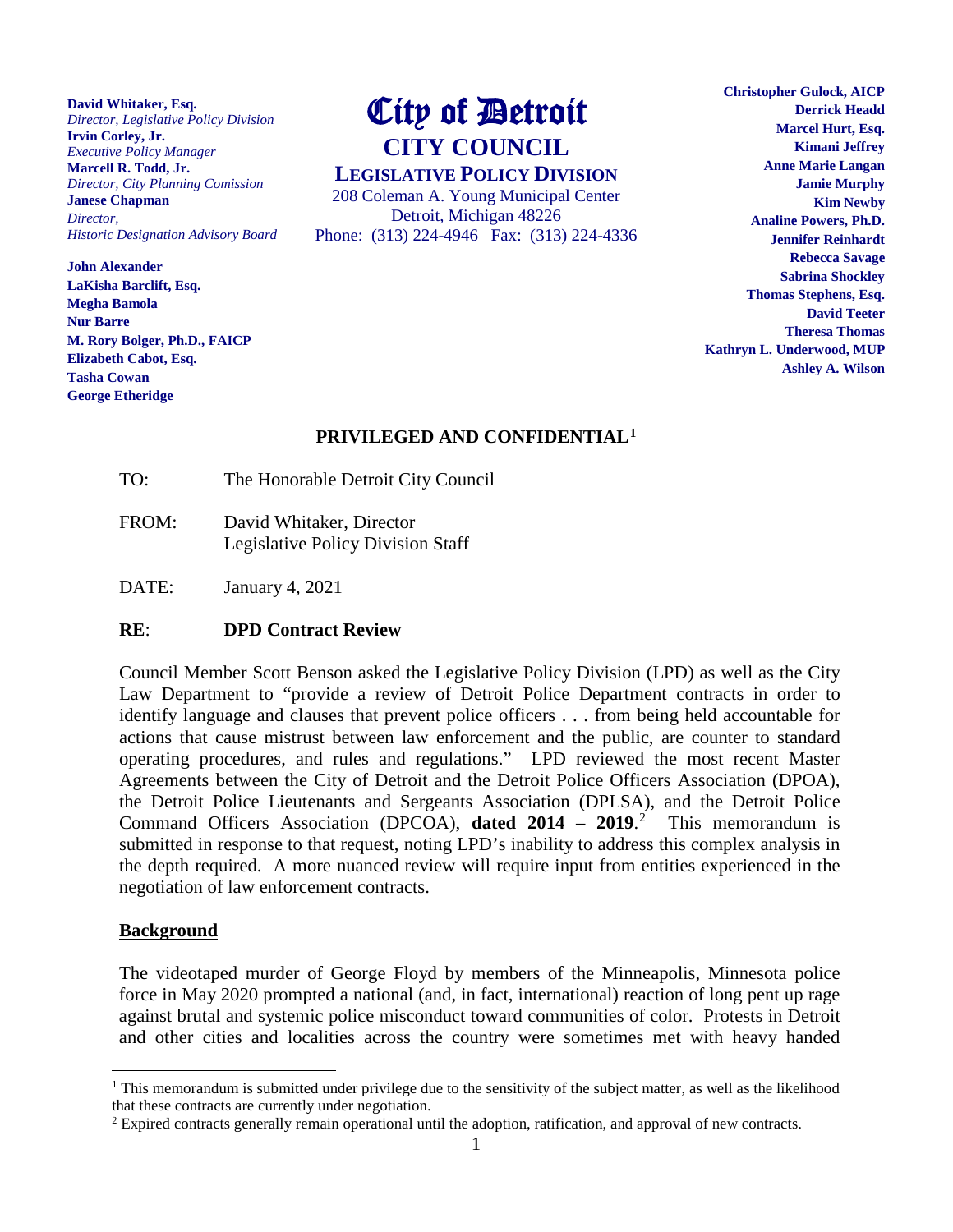responses by local police. The subsequent resounding calls for police reform grew nationwide, shining a spotlight on the role of collective bargaining agreements in maintaining an insular culture within many police communities.

Investigative studies of the impact of police union contracts in shielding rogue officers from discipline<sup>[3](#page-4-0)</sup> have thus gained new traction in 2020. The December 23, 2020 print edition of the New York Times featured a frontpage above the fold article, continued on two full pages of the front section of the paper, entitled *The Way Cities Lost Oversight of Their Police*, in which Detroit's police union contracts figure prominently in the reporting.<sup>[4](#page-4-1)</sup> According to the Times reporting, Detroit's union contracts, negotiated in the aftermath of the 1967 uprising, were regarded as a "blueprint for union negotiations across the country", noting that the unions "leveraged fears of lawlessness and an era of high crime to win disciplinary constraints." In fact, this rationale – the threat of lawlessness, particularly by "outside agitators" – remains a common theme in 2020.

Studies of police union contracts around the country have identified specific troublesome provisions that undermine accountability and block transparency. A particularly concise analysis has been undertaken by "#NixThe6", as part of a national campaign compiling a large database of analyses of contracts from large and small communities with the aim of ending police violence. The campaign "focuses on six ways police unions obstruct, delay or defeat local efforts to hold police accountable and reimagine public safety."<sup>[5](#page-4-2)</sup> See, [https://nixthe6.org/.](https://nixthe6.org/) The six common provisions raising concern provide the following protections for officers: 1) purging disciplinary records after one or two years; 2) restricting and delaying interrogations by a supervisory officer when an incident could lead to criminal charges; 3) providing officers with access to investigatory information when the officer is under investigation; 4) disqualifying complaints (this objection was not found in any of Detroit's police contracts); 5) requiring the City to pay for alleged misconduct; and 6) limiting oversight and discipline by the City, particularly through arbitration proceedings. A review of Detroit's DPD contracts in light of these six factors is below.

## **I. Review of DPOA Contract**

 $\overline{a}$ 

The Master Agreement Between the City of Detroit and the Detroit Police Officers Association (DPOA), effective 2014-2019, contains five of the six provisions identified as problematic above. The contract language limits the disciplinary authority of the Chief through binding arbitration, buries evidence of misconduct, provides officers under investigation 48 hours of lead time to spin and polish testimony before an investigatory interview, allows the officer

<sup>&</sup>lt;sup>3</sup> See, for example, [https://www.reuters.com/investigates/special-report/usa-police-unions/,](https://www.reuters.com/investigates/special-report/usa-police-unions/) a 2017 study from

<span id="page-4-0"></span>Reuters, entitled, *Protecting the Blue: Across the U.S., police contracts shield officers from scrutiny and discipline*. Also, Stephen Rushin, *Police Union Contracts*, 66 DUKE L.J. 1191 (2017), Available at:

[http://scholarship.law.duke.edu/dlj/vol66/iss6/1;](http://scholarship.law.duke.edu/dlj/vol66/iss6/1) Kate Levine, *Discipliine and Policing*, St. John's University School of Law (2019), Available at

[https://scholarship.law.stjohns.edu/cgi/viewcontent.cgi?article=1294&context=faculty\\_publications](https://scholarship.law.stjohns.edu/cgi/viewcontent.cgi?article=1294&context=faculty_publications)

<span id="page-4-1"></span><sup>4</sup> See, [https://www.nytimes.com/2020/12/22/us/police-misconduct-discipline.html?searchResultPosition=1.](https://www.nytimes.com/2020/12/22/us/police-misconduct-discipline.html?searchResultPosition=1)

<span id="page-4-2"></span> $<sup>5</sup>$  The six demands of the campaign seek to prevent union contracts that block accountability, prevent rehiring of</sup> officers fired for misconduct, abolish "police bill of rights", restrict union influence over police budgets, curb the ability of unions buying political power, and prevent negotiation of contracts without community representation.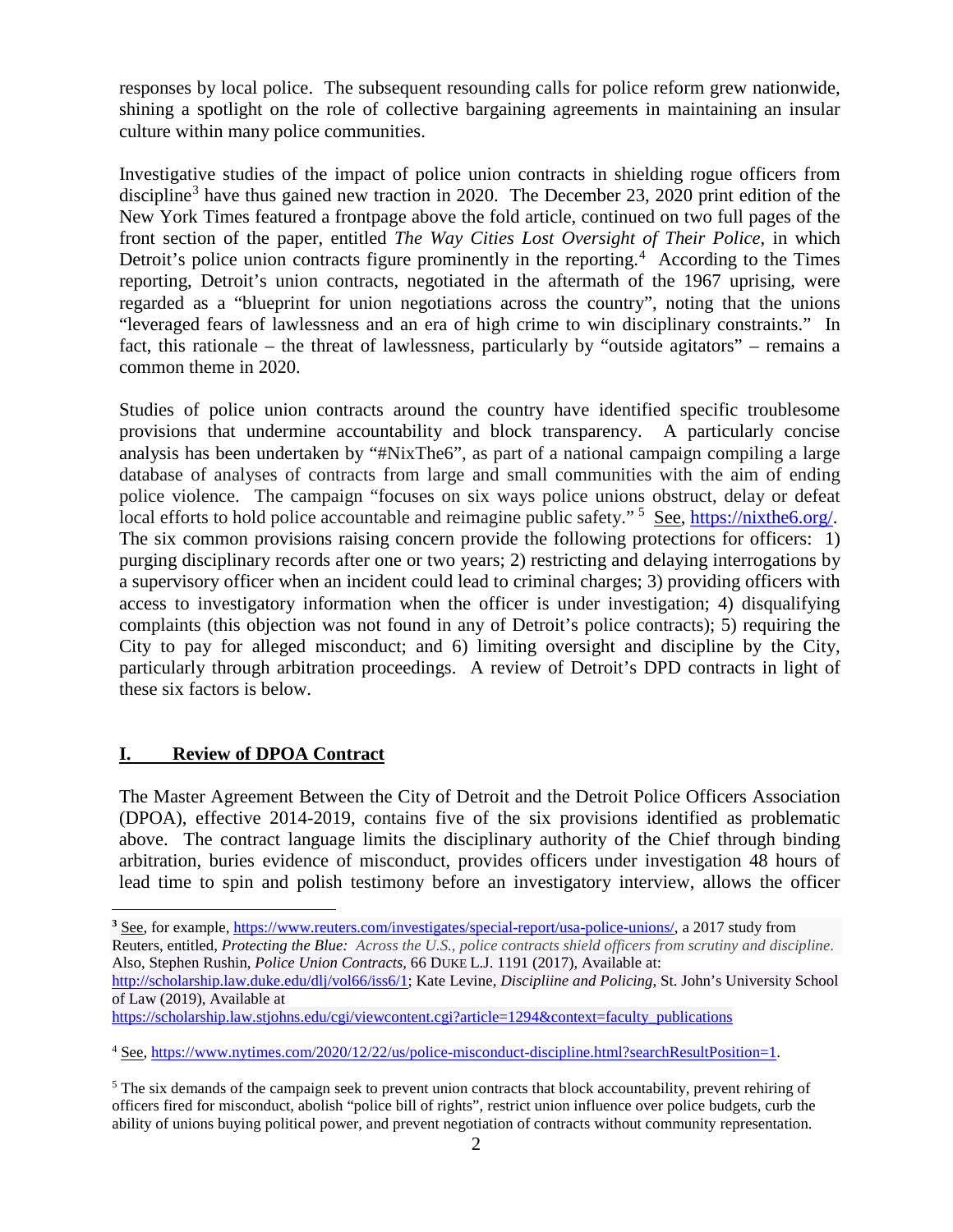access to contrary testimony during an investigation of the officer's conduct, requires the City to compensate and defend an officer unless and until bad faith can be shown or activity outside of the the scope of the officer's job duties, and throughout the many levels of disciplinary red tape, keeps the public in the dark. Much of the language speaks for itself. The sections are reproduced below.

**Section 8. Arbitration**: **3**. It will be within the authority of the arbitrator to make a decision binding upon the parties regarding the interpretation, application, or enforcement of the Agreement.

**Section 9. Discipline: G**. Chief's Authority. The Chief of Police, at his or her sole discretion, may rescind or mitigate any disciplinary action at any step of the disciplinary process including, but not limited to, after the conclusion of an arbitration. However, the Chief of Police shall have no authority to increase any disciplinary action after the conclusion of an arbitration. (*Note the specific limitations on oversight/discipline.*)

**H**. Written reprimands will remain in employees' files for a period of time not to exceed two (2) years from the date of issuance of the reprimand.

**I**. Informal Counseling. The Department may conduct informal counseling sessions concerning minor misconducts, actions, or omissions. Such counseling sessions will not be considered disciplinary action, but the substance of the counseling session may be reduced to writing and added to an Employee's file for up to one (1) year.

**Section 9. E. Expedited Arbitration**. To the extent that a dispute regarding a suspension of more than three (3) days or the discharge of an Employee cannot be resolved through the Chief's Hearing or mediation (if applicable), an Employee, with the approval of the Association, will have the right to appeal the disciplinary action to expedited arbitration. The disciplinary action must be appealed to arbitration by providing written notice to the Department within seven (7) days of the date of the decision resulting from the Chief's Hearing.

**Section 15. Leaves of Absence: 2**. Any member convicted of a misdemeanor crime of domestic violence will be carried working in an administrative restricted duty capacity at any work location as determined by management for nine (9) months from the date of conviction in order to permit the member to have the conviction reversed, pardoned, set aside or expunged, or if the disqualification is removed because of a change in legislation or the act is invalidated. Requires the City to pay for personal misconduct.

#### **Section 16. Employees' Right – Investigative Procedures:**

**J.** Whenever a member is being questioned or interviewed by his/her Commanding Officer and/or the Department or by any of its units or bureaus, for any reason which could lead to criminal actions or charges, such questioning or interview shall be conducted under the following conditions:

**1.** The investigative interview shall be conducted at a reasonable hour, preferably at a time when the member is on duty, unless the seriousness of the questioning is of such a degree that an immediate investigative interview is required.

**2.** No investigative interview shall begin until the member has been notified that he/she has a right to have counsel or an officer of the Association present.

**3.** An Employee will be given forty-eight (48) hours written notice prior to an investigative interview in a non-criminal investigation, except in cases of emergency. In non-criminal investigations, the Employee shall be supplied with a copy of any complaints that have been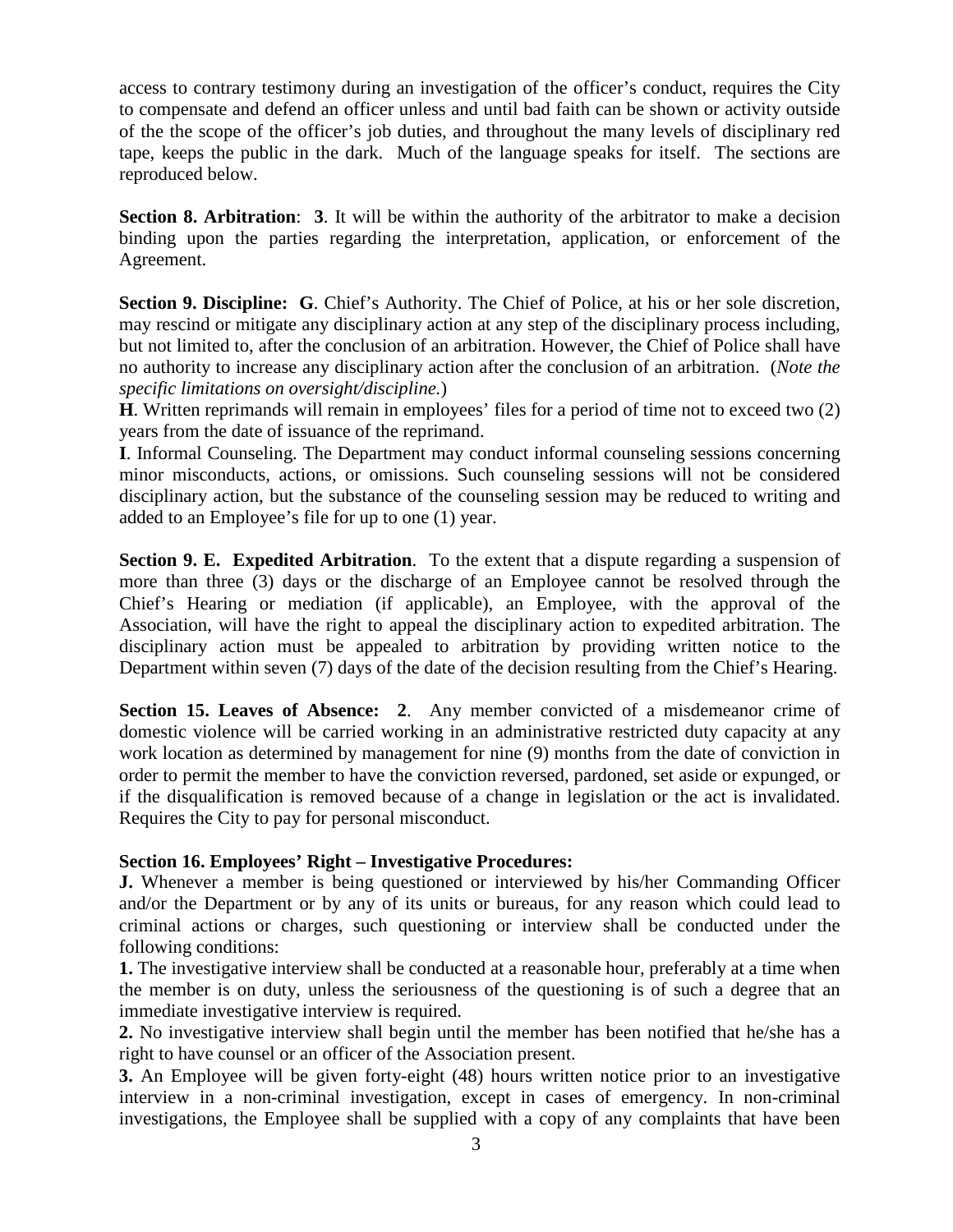filed against him/her and all relevant information at the time he/she is ordered to appear at the investigative interview.

In those instances where a command level investigation of an informal citizen's complaint, as opposed to those on DPD 512, progresses to the point where a written statement is ordered, the officer will be provided with an inter-office memorandum stating the complaint made against him, the identity of the person who filed the complaint, and the specific questions that the investigating supervisor wants answered. This shall include investigations delegated to the command to handle from other departmental agencies, such as the Internal Controls Bureau.

**4**. Employees required to be interviewed by the Professional Standard Bureau will be given forty-eight (48) hours written notice prior to the investigative interview.

**8.** Neither the home address nor the photograph of any member suspected of any wrongdoing shall be given to the press or the news media without the written consent of the member.

**K.** Interrogation recording – The complete investigative interview of the member, including a notation of all recess periods, shall be recorded and there shall be no unrecorded questions or statements. At the request of the member, a copy of the investigative interview shall be furnished to him. *Arguably gives officers unfair access to information*.

**M.** The Investigative staff of the Board of Police Commissioners will have the right to question and interview Employees and such right will in no way abridge or change the rights of Employees under this Agreement or under any Local, State, or Federal law or the Constitution of the United States, or State of Michigan.

In no event will any recommendations or actions resulting from such investigative interview or questioning lead to any discipline outside or inconsistent with any discipline procedures or discipline matters maintained in this Agreement or as may be established and maintained by the Department in accordance with this Agreement.

Further, no Employee, after he/she has been once disciplined by the Department, will be redisciplined, for any reason whatever for any matters arising out of the same set of facts and circumstances surrounding the first disciplinary action.

#### **Section 27. Legal Representation and Indemnification:**

The City will provide legal counsel and pay any costs and judgments that arise out of lawsuits filed against Employees alleging any act committed while said Employee was in the good faith performance of his duties. A contrary determination by the City is not final and binding as provided by the Municipal Code of the City of Detroit but is subject to review by an arbitration panel under the grievance arbitration provisions of this Agreement. Pending a final determination of whether or not the Employee is entitled to defense and indemnification by the City, the City shall promptly undertake such defense on behalf of such Employee.

## **II. Review of DPLSA Contract**

The Master Agreement between the City of Detroit and the Detroit Police Lieutenants and Sergeants Association (DPLSA), effective 2014-2019, contains four of the six provisions identified as problematic.

*Erases misconduct records* **– Section 10. Discipline Procedure:**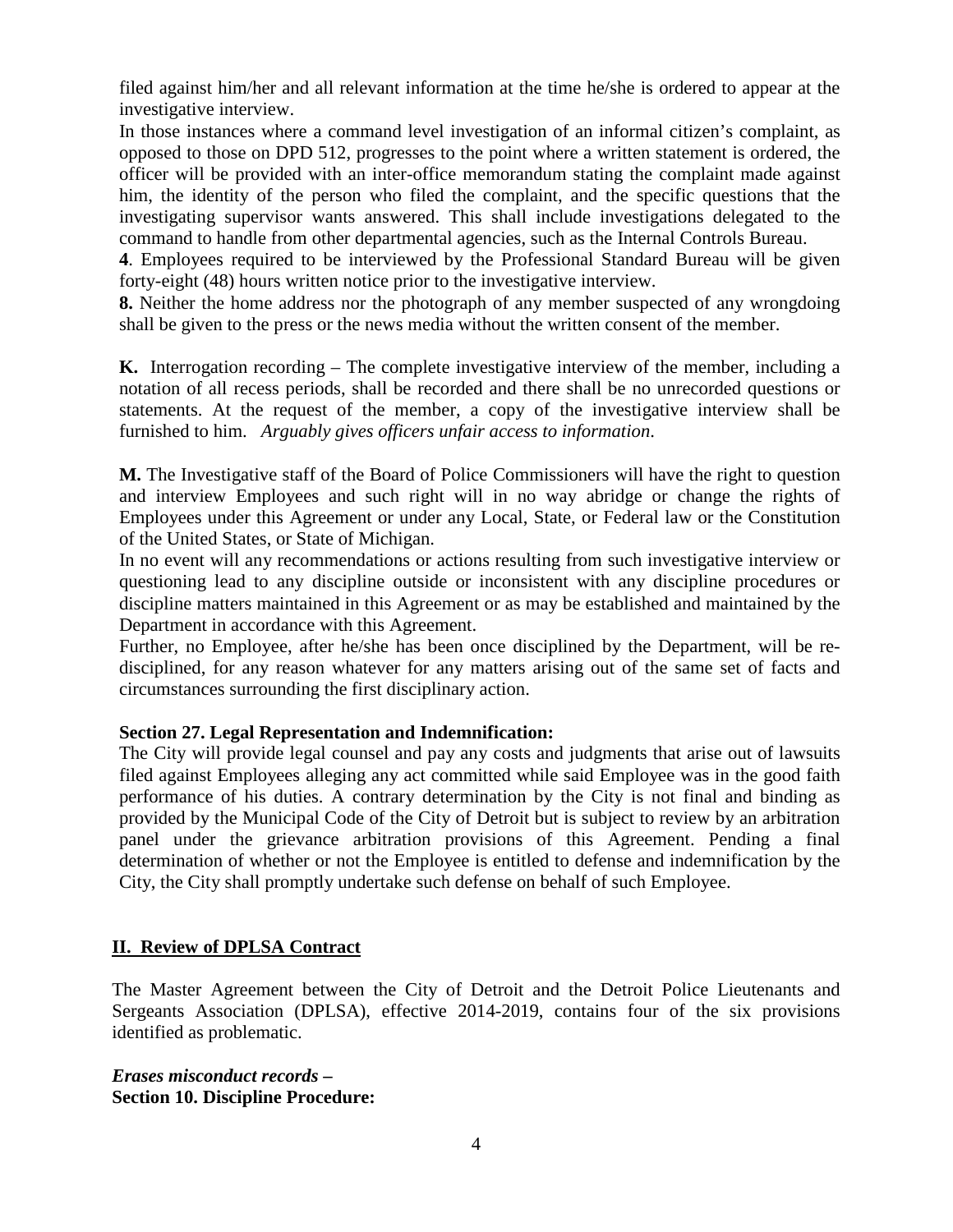**F.** Chief's Authority. The Chief of Police, at his or her sole discretion, may rescind or mitigate any disciplinary action at any step of the disciplinary process including, but not limited to, after the conclusion of an arbitration. However, the Chief of Police shall have no authority to increase any disciplinary action after the conclusion of an arbitration.

**G.** Written Reprimand. All written reprimands will be issued and implemented as soon as practicable following an investigation. Written reprimands will remain in Employees' files for a period of time not to exceed two (2) years.

**H.** Informal Counseling. The Department may conduct informal counseling sessions concerning minor misconducts, actions, or omissions. Such counseling sessions will not be considered disciplinary action, but the substance of the counseling session may be reduced to writing and added to an Employee's file for up to one (1) year.

#### *Restricts/Delays Interrogations* **–**

#### **Section 11. Employees' Rights:**

**J.** Whenever an Employee is under investigation or subjected to interrogation by his Commanding Officer and/or the Department or by any of its units or bureaus, for any reason which could lead to criminal actions or charges, such investigation or interrogation shall be conducted under the following conditions:

1. The interrogation shall be conducted at a reasonable hour, preferably at a time when the Employee is on duty, unless the seriousness of the investigation is of such a degree that an immediate interrogation is required.

(*Note the officer is, therefore, compensated for the interrogation*.)

#### *Requires City pay for misconduct –*

#### **Section 13. Legal Counsel:**

The City will provide legal counsel and pay any costs and judgments that arise out of lawsuits filed against Employees of the Detroit Lieutenants and Sergeants' Association alleging any act committed while said Employee was in the good faith performance of his duties. A contrary determination by the City is not final and binding as provided by the Municipal Code of the City of Detroit but is subject to review by an arbitration panel under the grievance arbitration provisions of this Agreement.

The City shall promptly undertake the defense of an action on behalf of an Employee pending determination of the "good faith" question.

## *Limits oversight/discipline by allowing appeal via binding arbitration and limiting the Chief's disciplinary authority –*

### **Section 9. Arbitration:**

**D.** 6. The decision of the arbitrator will be final and binding on the Employee and the Department, subject to the Chief's Authority to rescind or mitigate discipline as set forth in Section F.

**F.** Chief's Authority. The Chief of Police, at his or her sole discretion, may rescind or mitigate any disciplinary action at any step of the disciplinary process including, but not limited to, after the conclusion of an arbitration. However, the Chief of Police shall have no authority to increase any disciplinary action after the conclusion of an arbitration.

#### **Section 11. Employees' Rights:**

**J.** 4. Neither the home address nor the photograph of any Employee suspected of any wrongdoing shall be given to the press or the news media without the written consent of the Employee.

**K.** The complete interrogation of the Employee, including a notation of all recess periods, shall be recorded and there shall be no unrecorded questions or statements. At the request of the Employee, a copy of the interrogation shall be furnished to him.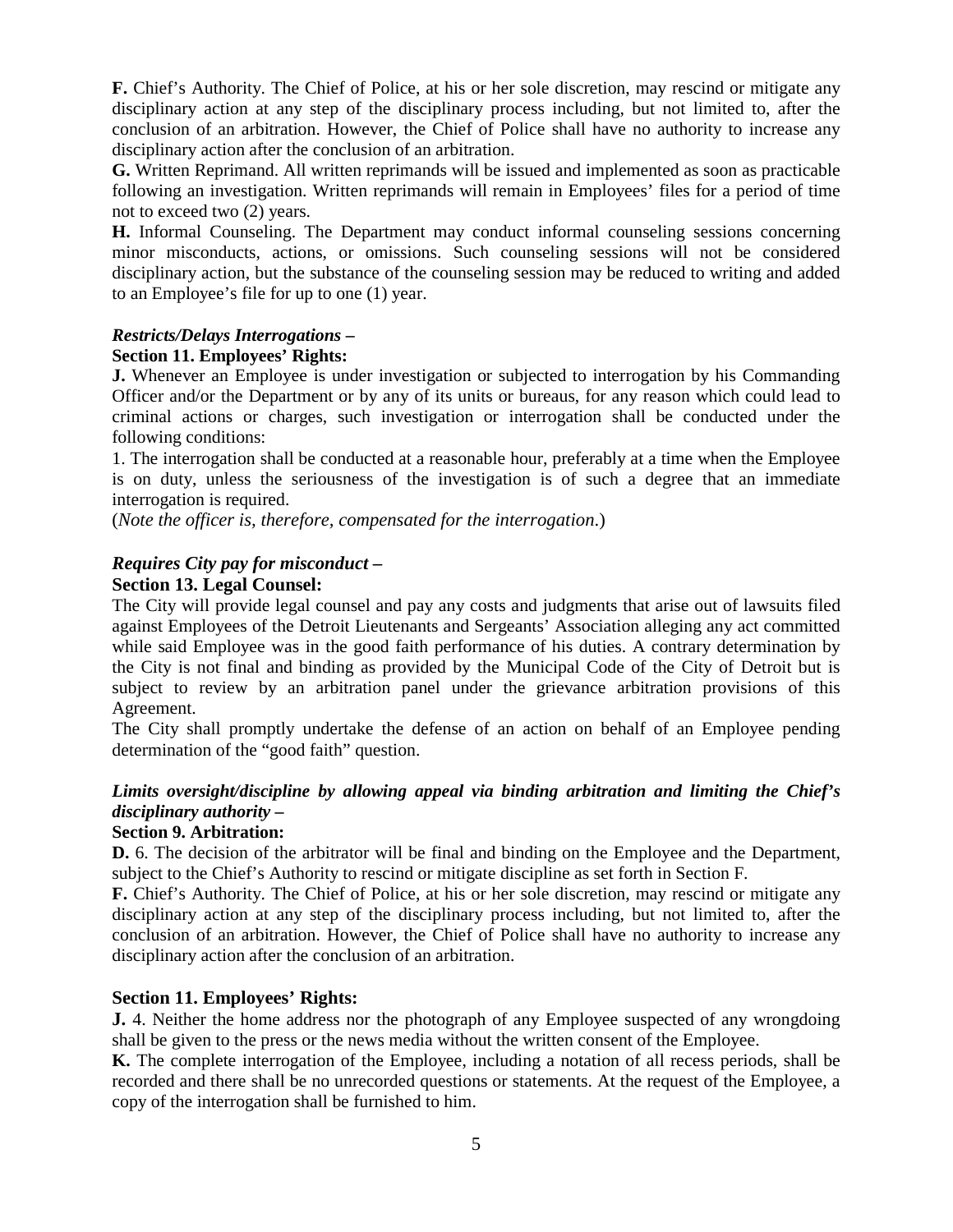**M.** In no event will any recommendations or actions resulting from such interrogation or investigation lead to any discipline outside or inconsistent with any discipline procedures or discipline matters maintained in this Agreement.

#### **Section 20. Leaves of Absence:**

**F.** 2. Any Employee convicted of a misdemeanor crime of domestic violence will be carried working in an administrative restricted duty capacity at any work location as determined by management for nine (9) months from the date of conviction in order to permit the Employee to have the conviction reversed, pardoned, set aside, or expunged, or if the disqualification is removed because of a change in legislation or the act is invalidated.

3. If the conviction has not been removed after nine (9) months, the Employee will be placed on a three (3) month unpaid leave of absence.

#### **Section 26. Court Time:**

**E**. An Employee subject to disciplinary suspension pursuant to Article 10 may elect to use compensatory time, deducted from him/her compensatory time bank, in lieu of the loss of actual work days resulting from the suspension.

#### **III. Review of Detroit Police Command Officers Contract**

The Master Agreement between the City of Detroit and the Detroit Police Command Officers Association (DPCOA), effective 2014-2019, contains two of the six provisions identified as problematic.

## *Requires City pay for misconduct -*

## **Section 11. Legal Counsel:**

The City will provide legal counsel and pay any costs and judgments that arise out of lawsuits filed against Employees of the Detroit Police Command Officers' Association alleging any act committed while said Employee was in the good faith performance of his/her duties.

The City shall promptly undertake the defense of an action on behalf of an Employee pending determination of the "good faith" question.

## *Limits oversight/discipline by allowing appeal via binding arbitration and limiting the Chief's disciplinary authority –*

#### **Section 8. Discipline Procedure:**

**B.** 6. The decision of the arbitrator will be final and binding on the Employee and the Department. If the arbitrator's decision requires that the Employee be reinstated to his/her position within the Department, the Chief of Police retains the right to demote the Employee in his/her sole discretion, as set forth in Section A.2. above.

#### **Conclusion**

The contract provisions identified above have likely been the subject of renegotiation many times during the decades since the late 1960s. To truly understand the impact of these provisions, and why they have been the focus of investigation as well as continuously defended by union negotiators, a much fuller discussion with true subject matter experts is essential. Should the Council have further questions, LPD will respond.